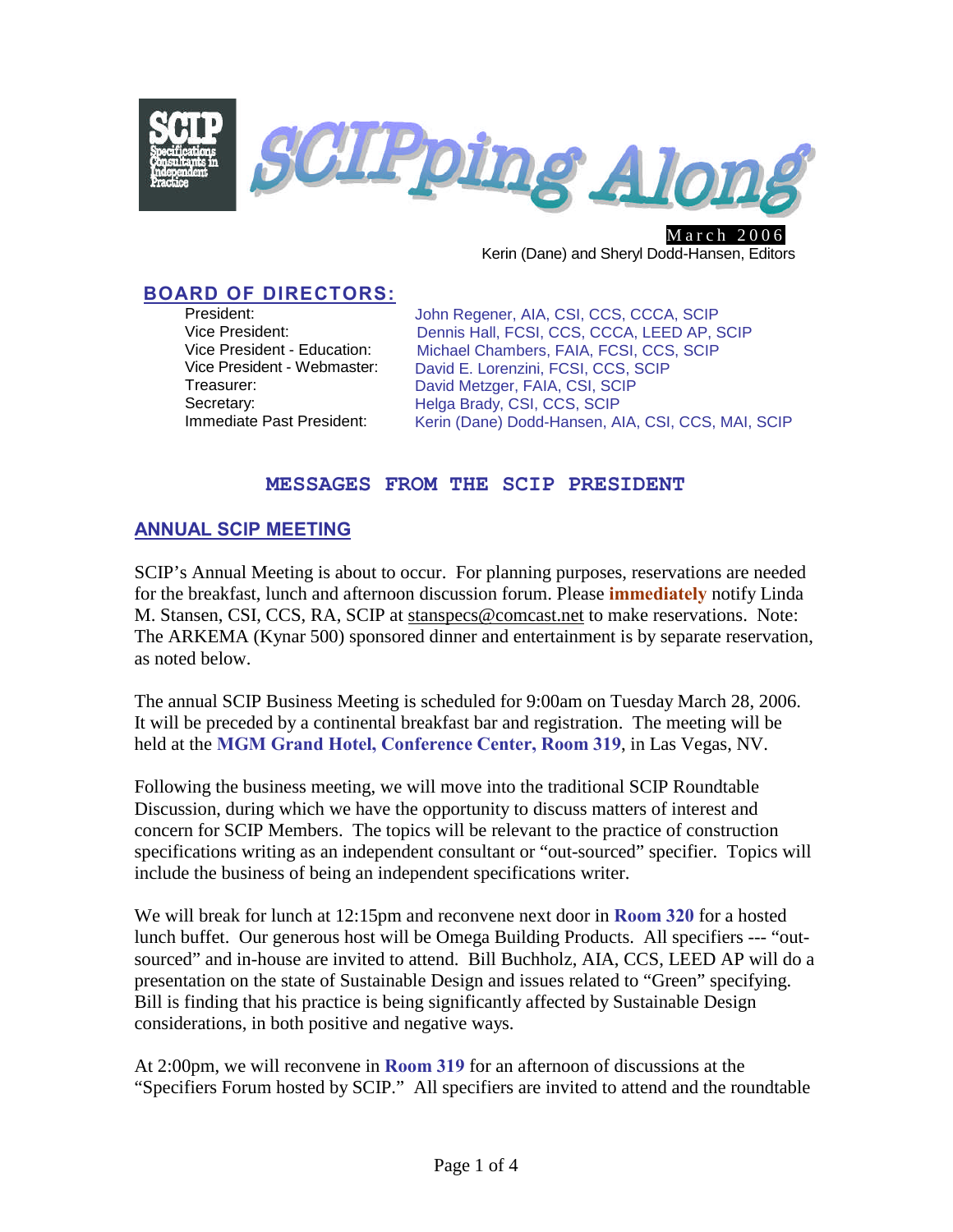discussions will address many issues faced by "out-sourced" (independent) and in-house specifiers. Topics will range from experiences implementing Masterformat 2004 to managing specifications production to our favorite sharing of "Tips & Tricks".

This will conclude the "SCIP Meeting" but it does not end the activities.

## **KYNAR 500 EVENT**

Arkema Group, manufacturer of Kynar 500 resins, will again host us for dinner and entertainment, beginning with cocktails at 6:00pm, dinner at 7:00pm and entertainment at 8:30pm. As separate invitation with RSVP has been sent to SCIP Members and affiliates directly by Arkema. For those arriving in Las Vegas, this activity will be an excellent opportunity to reacquaint with colleagues. Accompanying guests are welcome. Immediate telephone response to Arkema is necessary. Contact **Patricia Simon, Public Affairs, Arkema Inc., 215/419-7346** or patricia.simon@arkemagroup.com.

## **MORE THAN SWEET S CATALOGS**

One of the benefits of membership in SCIP is the annual complementary set of Sweet's catalogs from McGraw-Hill/Sweet's. For some SCIP Members, this is the sole reason for membership. Just do the math.

But SCIP membership is more than a free subscription to Sweet's. It is the opportunity to have collegial relationships with other specifications consultants --- to know and be known. That is the primary benefit I have found for SCIP membership. I know many colleagues and I know that I can call them for advice, for example specifications and for opportunities to vent when the frustrations build up. Many SCIP members work as sole practitioners and is very valuable to be able to overcome the isolation with an email or telephone call to a trusted colleague.

How are trusted relationships achieved? They are achieved by knowing and being known. That is why it is important to attend the annual SCIP meeting and the occasional regional gatherings of specifications writers hosted by SCIP. One of the positive characteristics of SCIP members, speaking in generalities, has been acceptance of colleagues. Despite the fact that we often compete for clients, SCIP members generously share information and make referrals to other SCIP members. A common pattern is for someone to begin a specifications consulting practice and find that the initial clientele comes from referrals from other SCIP members.

We are continuing to build on this sharing of information. With the maturing of the Internet, our website ([www.scip.com\)](http://www.scip.com/) has the potential to better serve SCIP Members through two pending initiatives. One is upgrading of the Roster so that prospective clients can more easily locate Members offering the services they seek, in the geographic region where the client or project is located. Another is an archive of unique or special specifications. But we are far from meeting Member expectations in both of these.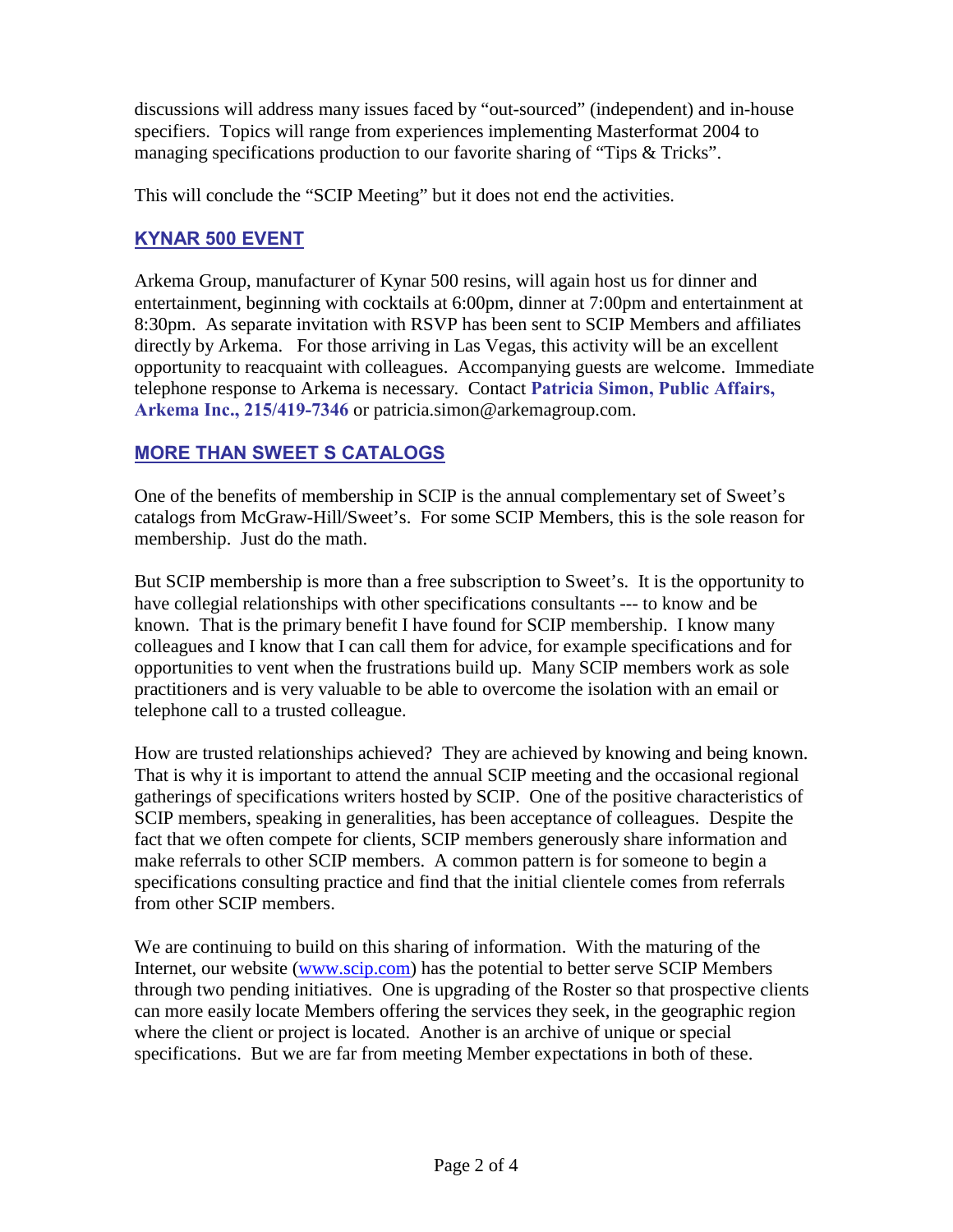To develop Member information and resources, two things are needed: involvement by SCIP Members to make it happen and financial resources to pay for it. Oooo. Here comes the pitch for raising the dues. Yep. The dues haven't changed since the 1970s. That \$25 in 1970s dollars is paltry in 2006 dollars.

SCIP has subsisted on contributions from a few sponsors. And we will continue to develop sponsorships. The SCIP Board is developing a coherent and ethical policy regarding soliciting and accepting sponsor's contributions. SCIP is not for sale but we need financial resources beyond what the SCIP membership is willing to pay in dues. Those Sweet's catalogs aren't as valuable as they once were.

In order to properly receive contributions and to properly enter into business contracts for such things as the website development and operation, SCIP needs to grow up and be a not-for-profit corporation. And we are in that process.

It is a change for SCIP to go from a laissez –faire, unincorporated confederation of highly independent specifiers to a real organization. But in today's business climate, we must change.

To have input into the process of change --- rather than to be complacent and after the fact complain --- SCIP Members should attend the annual meeting, become informed and act in the Business Meeting to influence the process. Please attend the annual Business Meeting and other activities in Las Vegas on Tuesday March 28, 2006. It will be beneficial to individual members and to SCIP as an organization to have a well-attended meeting.

## **CSI AND SCIP**

CSI and SCIP now have a formal Alliance Partnership and another alliance is pending with Constructions Specifications Canada (CSC). The obligations of these alliances are mutually beneficial and relatively simple. The focus of the CSI Alliance Partnership is on the annual CSI Show & Convention, where SCIP endorses and participates in the Show's education programs and CSI provides meeting space and a booth on the exhibit floor for SCIP.

That's the extent of the CSI Alliance Partnership except for an expectation that SCIP will form the nucleus of a body representing the general interests of all construction specifications writers. No specific commitments are attached to this general expectation. The CSI Alliance Partnership has a sunset clause that the partnership will cease in three years. The CSI Alliance Partnership commits to a formal agreement what have been informal commitments for several years.

SCIP members are very influential in CSI activities from Chapter to Institute levels. CSI has not tried to limit or direct SCIP's activities. If anything, SCIP has much, much more influence on CSI than CSI on SCIP. For example, SCIP members have been on both pro and con sides of matters such as MasterFormat 2004. SCIP members are leading the SectionFormat/PageFormat Update Task Team (SPUTT) and other CSI initiatives. But SCIP's Board has taken no stand on CSI governance and program matters. In fact, this